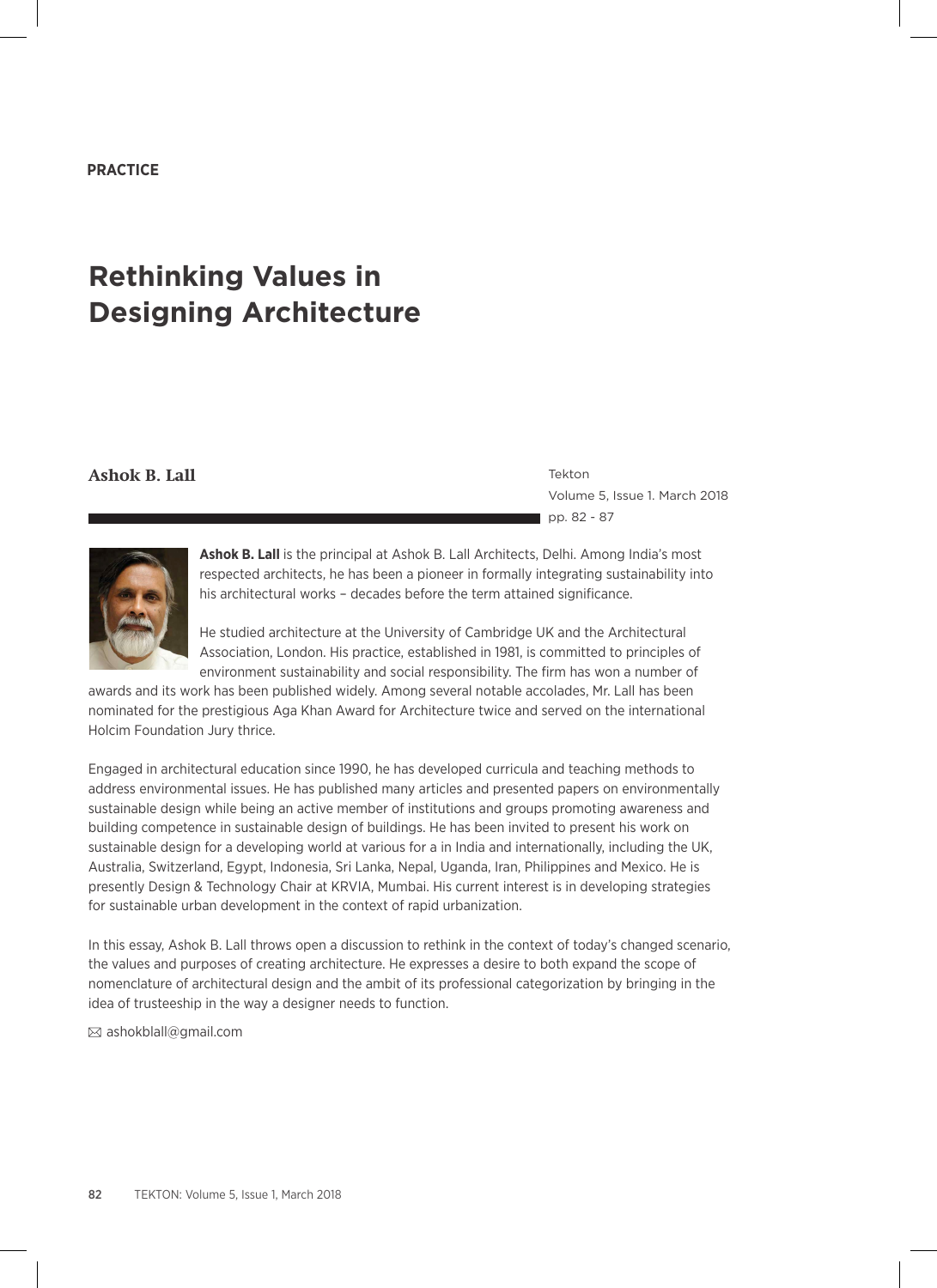# **An invitation to Discuss Architectural Design**

Can we engender a discussion about the values and purposes of architectural design by thinking of dissolving the words "architecture" and "architect" into the phrase "built environment and design professions engaged in its making"? Many of us "architects" would agree that this phrase provides a more real and a more appropriate frame of reference than

**Seen from this broad perspective, the architect as philosopher-artist dependent on the indulgent or generous patron would shift to the periphery whereas the design professional wrestling with the real world of rapid urban transformation would occupy our field of vision and become its focus.**

the term "architectural design" to discuss our work in today's world. Indeed, the renaming of schools of architecture as "faculties for the design of the built environment" the world over confirms this shift in the contexts in which the architectural profession finds itself working today. This view of the architectural profession has its genesis in the Modern Movement in the West at the beginning of the twentieth century. Its truth and foresight were aptly acknowledged in the naming of the Centre for Environmental Planning and Technology (CEPT) at Ahmedabad, under B.V. Doshi's leadership, almost half century ago.

Seen from this broad perspective, the architect as philosopher-artist dependent on the indulgent or generous patron would shift to the periphery whereas the design professional wrestling with the real world of rapid urban

transformation would occupy our field of vision and become its focus. I am thinking particularly to the fast-changing scenario here in India where the processes of rapid urbanization and urban development will determine a significant aspect of the quality of life for 40% of the nation's population that will be living in cities by the next decade.

# **Profession as Trusteeship**

While I would happily dissolve the identity of the architect into a greater broth of "designers of the built environment", adding to the broth a vital and distinctive flavour (more on this later), I find myself protecting the status of "profession" zealously. In the project of Modernity, professions are distinguished from trades and guilds. In this scheme, many of the popularly acknowledged professions of Modern India–law, medicine, teaching, engineering, architecture etc. are deemed to have a tacit social contract – a contract of trusteeship.

Each profession endowed with its specialized knowledge and skills is entrusted by society to serve and protect the general good. Each profession becomes a critical agent of change and development through the individual actions of the professional, and more importantly, in the sum of its impact as a collective on the nature of change and development. There is an important assumption that underlies this tacit contract. The contract assumes that the profession is aware of and knowledgeable about social needs and priorities, about the implications of the processes of change on available wealth and resources, and on the social and environmental infrastructure – on which security, well-being and enjoyment of life rest. It is assumed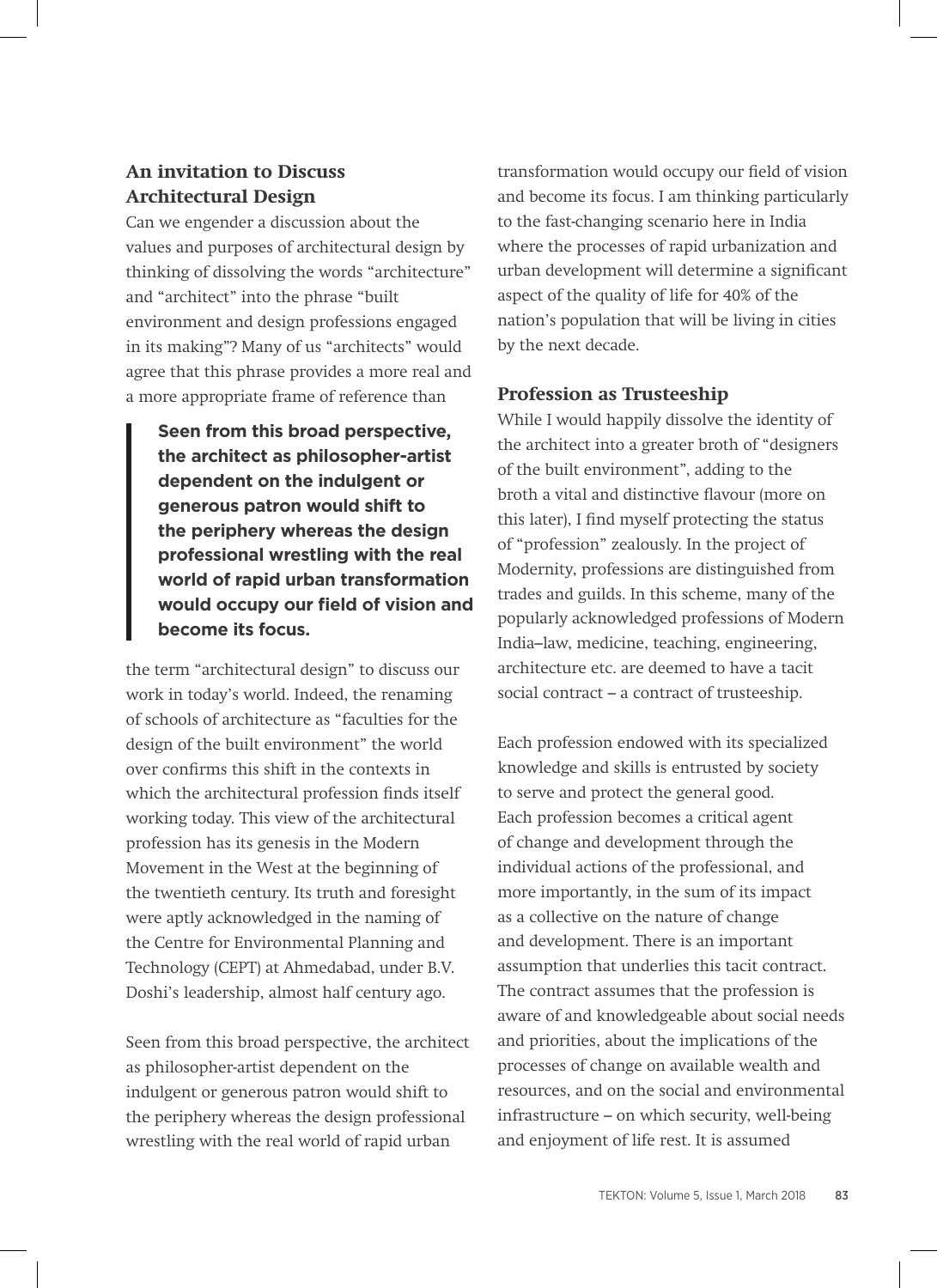that the profession is actively engaged in developing this awareness and knowledge and that through this process it continually

**The notion of trusteeship acknowledges the complex and specialized nature of professional knowledge. The responsibility of understanding the potential as well as the implications of professional conduct in the light of such knowledge rests squarely on the shoulders of the professional. And this responsibility transcends the specificities of contracts of professional service.**

evolves and defines its specific tasks and roles. The notion of trusteeship acknowledges the complex and specialized nature of professional knowledge. The responsibility of understanding the potential as well as the implications of professional conduct in the light of such knowledge rests squarely on the shoulders of the professional. And this responsibility transcends the specificities of contracts of professional service. The profession, as a collective, establishes its values and responsibilities as trustee.

My purpose here is a limited one – to attempt a framework for discussion that could reach beyond the philosopher-artist identity of the "creative" architect to the broader field of "professions of design engaged in the making of the built environment" for the general good. This field necessarily encompasses the complete array – transport engineers, mechanical and electrical engineers, landscape designers, environmental systems designers, structural designers, product designers etc.

who are all critical agents of change working through complex, interdependent systems of delivery. But first I need to justify the claim that the designer assumes a "critical" position in systems of delivery.

#### **Designer as a Critical Agent of Change**

The designer as we know her today is a product of an industrial ideology. The industrial system seeks to predetermine a product through abstract and descriptive tools of design before the system undertakes its production. The designer

**The designer is the selector and assembler of all that flows toward her from up-stream, including all the manufactured building materials and components. The professional role here is in exercising choice and discretion to protect and promote the greater good.**

stands mid-stream in the total process that converts natural or raw material into the built environment. She uses and assembles available resources intelligently and imaginatively to meet our needs and aspirations and to offer new possibilities for our collective well-being. The designer is the selector and assembler of all that flows toward her from up-stream, including all the manufactured building materials and components. The professional role here is in exercising choice and discretion to protect and promote the greater good. Looking upstream as a discriminating selector, the designer creates the demand for appropriate products upstream and engages in the development of products and materials. In putting out the designed built environment for production or implementation the designer commends values and tastes, to promote sustainable ways of living. Looking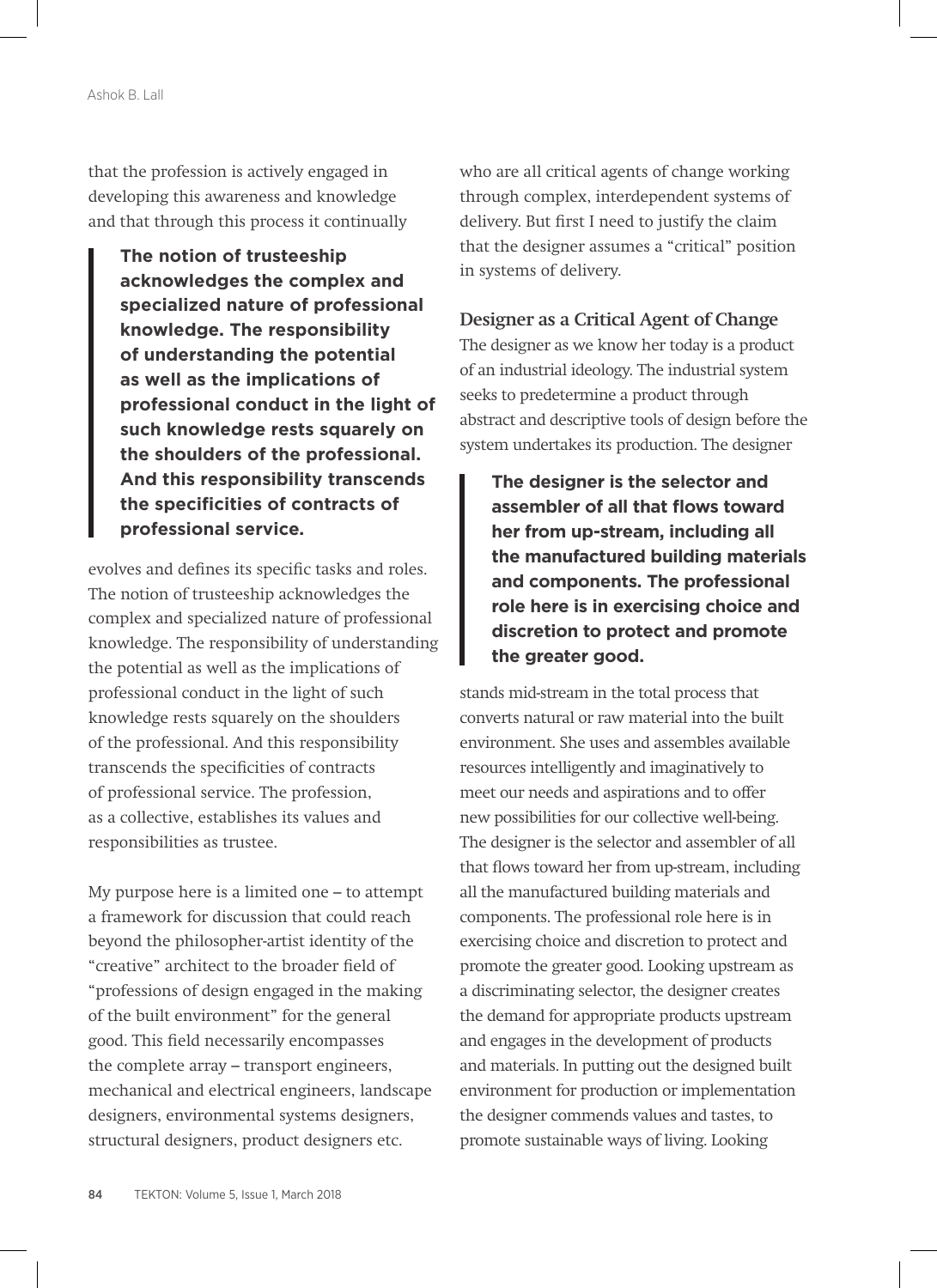downstream the designer passes on, implicitly, the wisdom of her professional knowledge, encoded with symbols and expressed with aesthetic language of her designs, with a sense of responsibility she holds in trust for society. She engages actively with her constituency to share her knowledge and to build consensus.

This is a tall order by all means. But to not acknowledge this order, which is placed at the

**Looking downstream the designer passes on, implicitly, the wisdom of her professional knowledge, encoded with symbols and expressed with aesthetic language of her designs, with a sense of responsibility she holds in trust for society.**

door of the "profession", would, at best, be to retreat into the hermitage of sanyasins practicing exquisite or "extreme" artistry, and at worst, fall into the habits of self-promoting trades and guilds. Of course, in this age of the ascendant free market and consumerist cultures, all of this is hotly contested territory.

#### **Framework for Discussion**

The framework for discussion that I propose consists of three broad themes: Environmental Responsibility, Equity and Cultural Identity. I believe that these constitute the most critical challenges to our developmental aspirations and the design professions need to understand how their work as designers and their professional conduct impinges on each of them. I also believe that each act of design affects and catalyzes the general direction of change leading to the cumulative impact of collective tendencies.

#### **Environmental Responsibility**

We know now that, as we urbanize and adopt more consumptive lifestyles, our built environment will soon be incurring 30 to 35% of the greenhouse gas emissions that are hurtling us towards Climate Change. Another 30% will be caused by transportation. This number does not take into account the explosion of emissions that is caused by the construction boom. In this current decade in which the community of nations has the task of arresting climate change, in our part of the world, the energy consumed in the making of buildings and building materials – embodied energy, will be a greater contributor to GHG emissions. Materials such as steel, glass, aluminium and cement contribute 60% to 70% of embodied energy in business-as-usual urban buildings. A load bearing fly-ash block masonry of four storey structural system entails half the embodied energy per unit area of built space compared to a ten storey RCC frame structural system. The taller you go, the greater

**Clearly, there is a lot of work to be done in finding low energy solutions in building typologies and structural systems. And innovation toward a new materiality of low process energy materials, while critically examining materials like steel and aluminium must be undertaken.**

the requirement for steel and high strength concrete to resist wind and earthquake forces. The irony is that simpler low rise-high density solutions are more affordable and simpler to build and maintain. Clearly, there is a lot of work to be done in finding low energy solutions in building typologies and structural systems. And innovation toward a new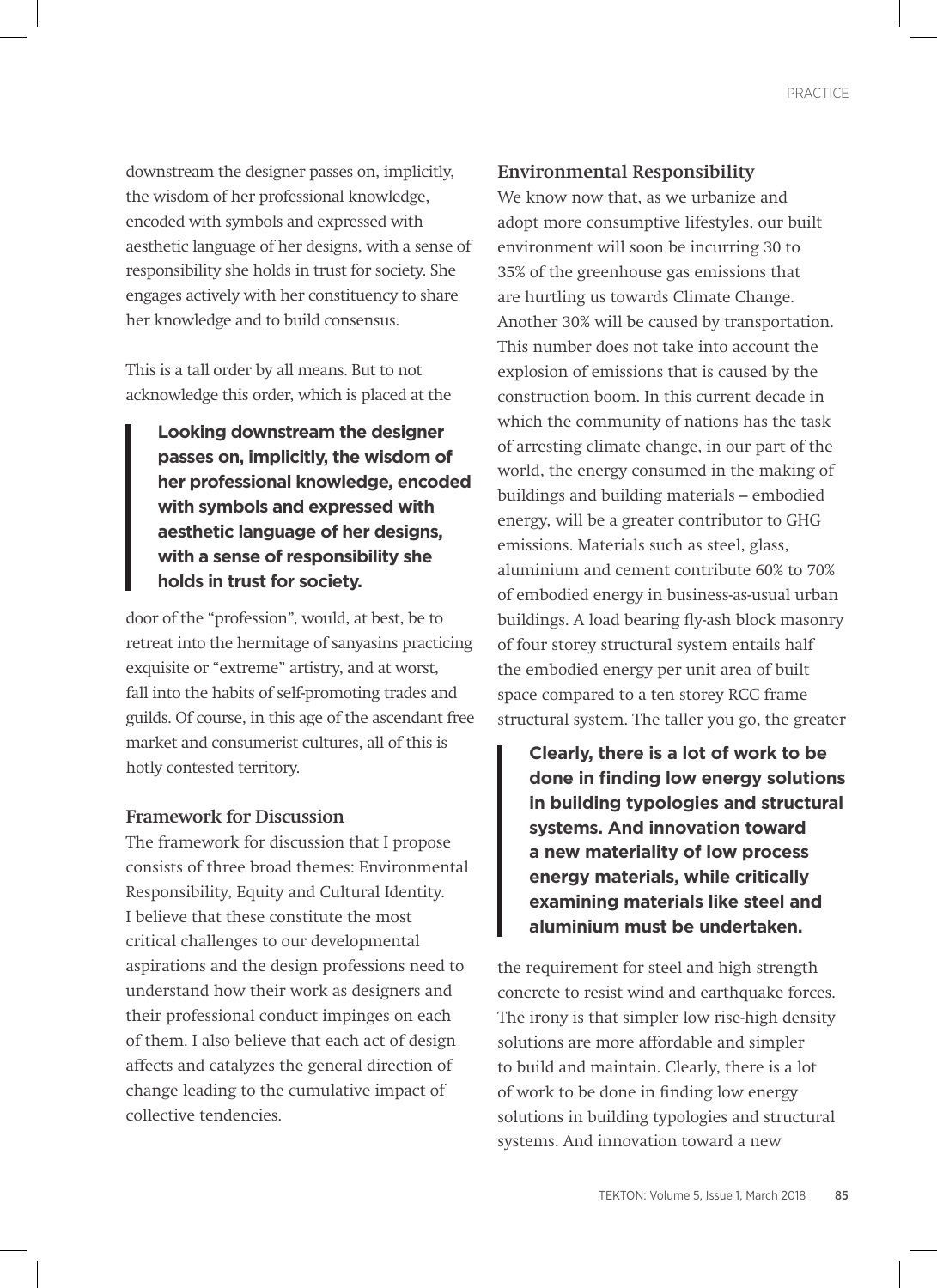materiality of low process energy materials, while critically examining materials like steel and aluminium must be undertaken.

Recent research shows that 10 to 15% of the energy expenditure of multi-storey flats is on account of lifts and pumps. The peak demand for electricity would double when every middle class home has an air conditioner. There is a great deal that can be done through careful climate-conscious design and the integration of cooling systems into buildings to minimize the use of air conditioning - which is by far the most energy profligate technology to be employed in buildings today.

Increasing concentrations of populations with limited financial means call for low-cost technologies for safe drinking water supply, treatment of wastes and turning waste into assets.

The pressing issue of Climate Change requires innovations in materiality, structural systems and urban building typologies. And the pressures of

**Building construction and the making of city infrastructure are the main engines of the urban economy in this phase of urban growth. The culture of construction has the potential of becoming an income distributive mechanism.** 

population concentrations call for decentralized environmental technologies that are affordable.

#### **Equity**

The processes of urban growth and urban development or regeneration are an opportunity for distribution of wealth and promoting equity. Spatial equity with access to affordable homes, and affirmative action

to provide advantage of location to the poorer sections of society for gainful inclusion in the urban economy is to be engineered and instituted. The story of Dharavi is a hopeful vanguard for the political economy of professional trusteeship.

Building construction and the making of city infrastructure are the main engines of the urban economy in this phase of urban growth. The culture of construction has the potential of becoming an income distributive mechanism. We have seen that developmental investment in highly mechanized industries does not employ those who are displaced in the name of development. It becomes an income concentrating process rather than a distributive one. The challenge for designers of building systems is to innovate modes of production that raise efficiency, productivity and quality, to meet the quantitative challenge of rapid urbanization; that are within reach of the small and medium scale enterprise; that become means of distributing income and gaining competence with knowledge. We hark back to Schumacher and remember Laurie Baker, but we need to change gear to meet the quantitative challenge.

## **Cultural Identity**

Sociologists tell us that in all hierarchical societies those of us who are relatively weak and relatively poor will aspire to the symbols of wealth and power displayed by those they look up to for their greater wealth and power. This is posited as a natural law. Values and tastes are transmitted and absorbed without critical examination. In the political economy of cultural trade the law holds across continents. Our admiration of the flash and gesture of the "signature design" is symptomatic